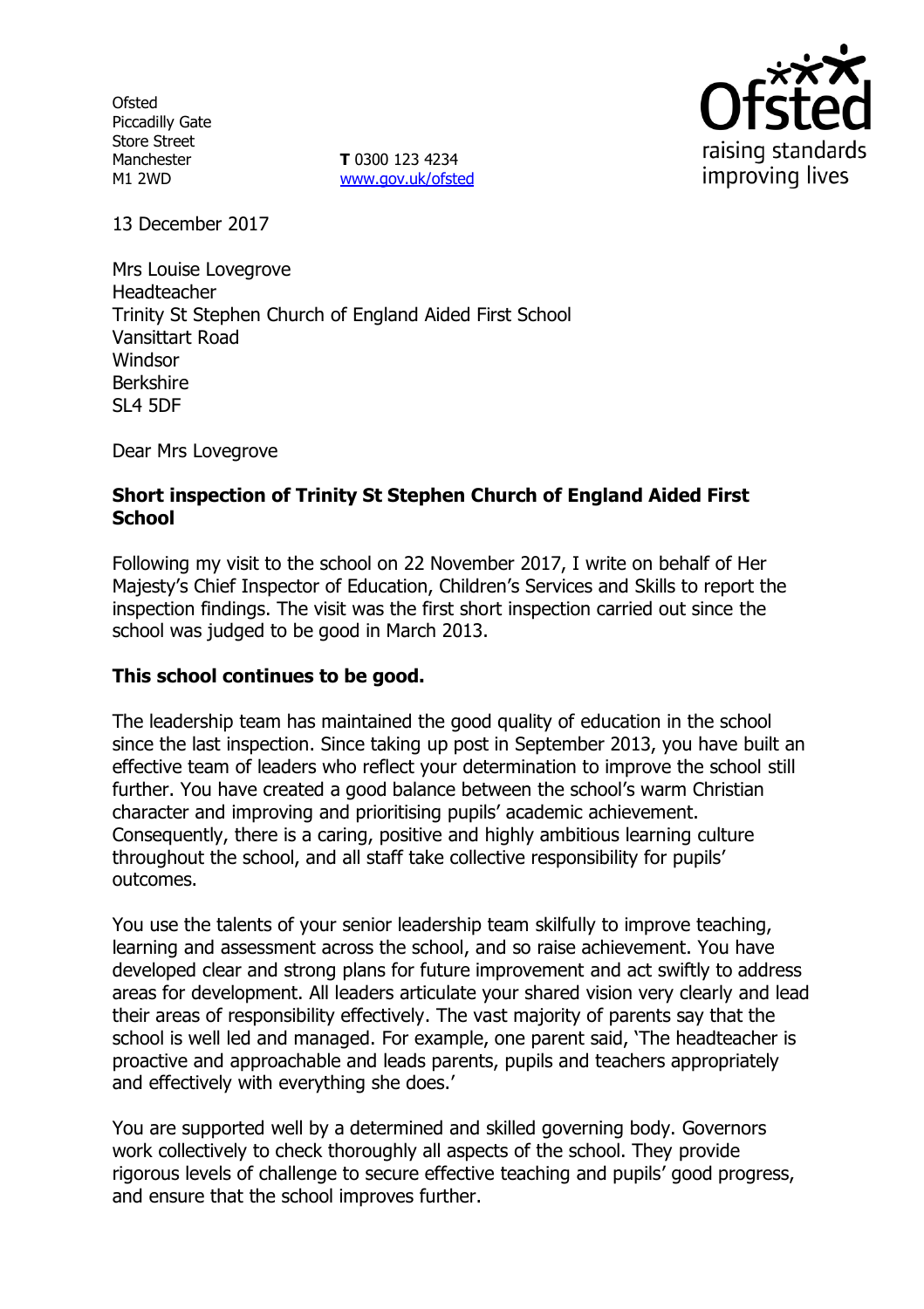

Pupils enjoy school. They feel valued and are fully involved in the life of the school, ensuring its values are promoted every day. They are proud of the part they play in acting out the school's values of 'friendship, compassion, trust, wisdom, fellowship and peace'. As a result, pupils make each other, staff and visitors feel respected and welcome. There is also a shared and tangible sense of pride, purpose and responsibility. Pupils appreciate the many exciting visits they undertake. For example, pupils were very excited to visit the 'Harry Potter' studios, as part of their literacy studies. Pupils say that their teachers make learning fun and interesting. For example, when asked what subjects they enjoyed, one pupil said, 'I like everything.'

You have successfully addressed the areas for improvement identified at the last inspection. You have ensured that learning opportunities now are typically challenging. As a result, pupils make rapid progress, including the most able pupils. This is especially the case in reading and mathematics. Despite this, you acknowledge that there is more to do to strengthen pupils' outcomes in writing, particularly their spelling. You have identified that pupils do not use their writing skills widely enough in different subjects.

You have also improved pupils' engagement with their learning. Pupils now respond positively to the many opportunities provided for them. They show good levels of resilience, persevere well with their tasks and relish challenging work, with or without adult support. A weakness identified in the last inspection was related to seeking the views of parents. This has been addressed successfully through regular opportunities for parents to give their views. The vast majority of parents are happy with the way you respond to their views. For example, one parent said, 'Even when I have disagreed about something, the school will listen and talk.'

## **Safeguarding is effective.**

Leaders and governors place a high priority on all aspects of safeguarding and there is a strong culture of safety throughout the school's work. You and the governors have ensured that all safeguarding arrangements are fit for purpose and records are of good quality. You and members of the staff team know pupils very well and are alert to any changes in their behaviour or circumstances which may be a concern. You act promptly to address any issues.

You, together with the other designated safeguarding lead, promote a strong culture of vigilance. Staff and governors receive effective and regular training to ensure that they have an up-to-date understanding of the vulnerabilities faced by pupils. Leaders and administrative staff keep a detailed record of the training that staff complete. You have established strong relationships with a range of professionals and external agencies, for example with the local authority.

Pupils behave very well and say that they feel very safe. They understand what bullying is and say that there is no bullying in this school. One pupil said, 'You can have an argument but I wouldn't call that bullying.' Pupils said that they would always go to a member of staff for support if they were worried about anything.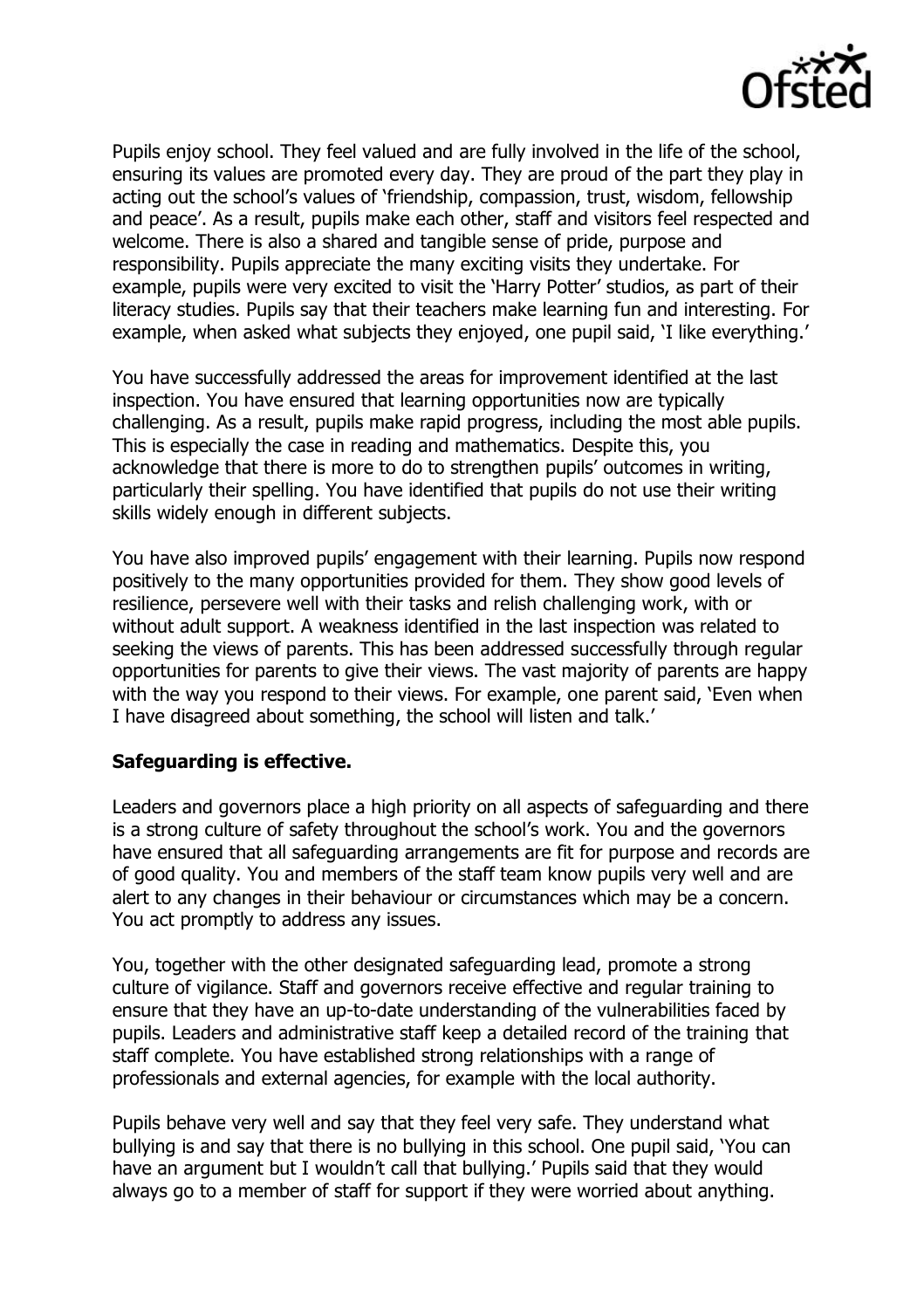

Pupils' comments were reinforced by parents' responses on Parent View, where 97% of respondents agreed that their 'child feels safe at this school'. The same proportion agreed that their 'child is well looked after'.

# **Inspection findings**

- For this inspection, we agreed the main focus was on four areas of the school's work. I looked at: the attainment of the most able pupils in writing; the achievement of disadvantaged pupils; the impact of leaders' work to improve disadvantaged pupils' attendance and reduce their persistent absence; and boys' attainment in writing.
- The English coordinator has successfully implemented actions that help the most able pupils to improve their writing skills quickly. She has provided effective coaching and support for other members of staff so that there is a consistent approach to learning. For example, teachers in all classes have placed a successful emphasis on extending pupils' vocabulary. This has helped to encourage pupils to write more accurately and adventurously. At times, however, pupils' spelling is weak and staff do not identify errors. This limits the quality of pupils' writing.
- The coordinator uses assessment information effectively to check that accurate judgements are made about pupils' attainment, progress and future learning needs. In addition, you have developed a strong and supportive local network of schools to work together to improve the teaching of writing. This is helping you to ensure that a higher proportion of the most able pupils are writing at greater depth than previously. However, opportunities for pupils to deepen their writing skills across the wider curriculum are limited. As a result, progress is not as fast as it could be.
- You make effective use of the additional funds the school receives to support the small number of disadvantaged pupils. As a result, disadvantaged pupils are making good progress and the differences between their attainment and the attainment of other pupils is reducing quickly. You approach each pupil as an individual and make sure that the right support enables them to achieve well. For example, you ensure an effective combination of support during small-group work and help in whole-class lessons. Pupils are also helped by effective and clear introductions to new topics within English and mathematics. This is helping them to be well prepared for what they will learn next and to make rapid progress in key skills. You and the teachers track carefully disadvantaged pupils' progress and attainment. This means that you and the staff spot very quickly if any pupils are falling behind.
- You have taken decisive action to improve disadvantaged pupils' attendance and reduce persistent absence. You have robust procedures in place to follow up on non-attendance and persistent absence and to encourage all pupils to attend regularly. There are regular and clear newsletters to remind parents about the importance of regular attendance. This academic year, disadvantaged pupils' overall attendance has improved and no disadvantaged pupils have been persistently absent.